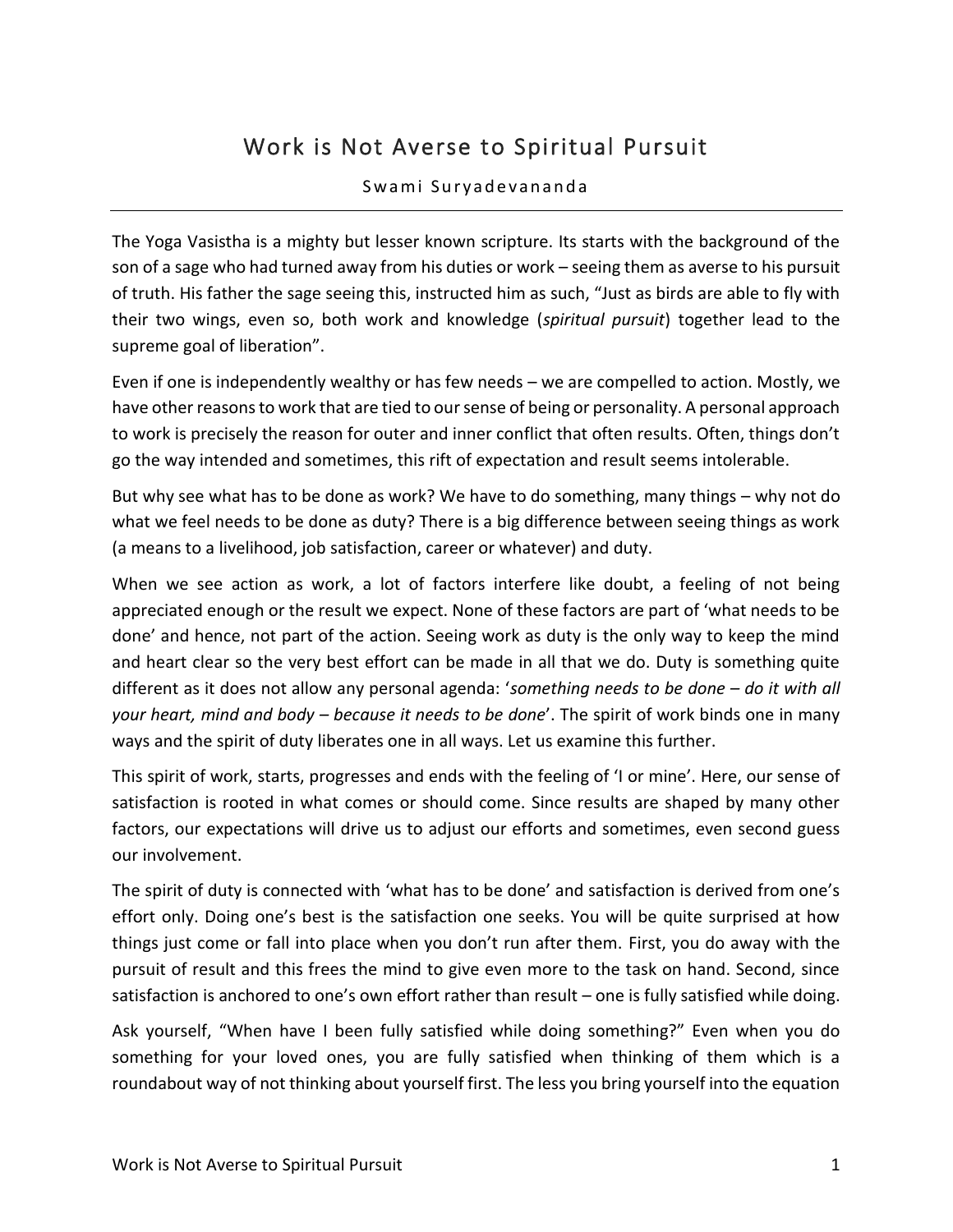of action – the better you feel while doing it and the better things get done. The problem with limiting this to effort for 'our people' is the strong attachments and other concomitant factors that result from self-centeredness.

This spirit of duty is not limited to our career but to all work – to everything that has to be done however mundane. The mundane is a way of seeing things and not in anything that needs to be done. If you do everything, even those things you consider mundane as duty – you will find satisfaction during that action and once done as this spirit of duty is 'how you do things'.



To properly understand this spirit of duty, we have to be alert to first see what needs to be done without the sense of 'I and mine' interfering at all. Second, do what needs to be done with all your heart, mind and body as if this action would be proud to have your signature on it. Third, once done, let it go completely and do not let the mind go back to ruminate in any way as the ego will fatten from glancing rearwards. This should be easy if again you are alert and awake as something else may come by for a response.

We are not talking about being continually busy as a sort of escapism as being alert and awake is the inner intelligence on watch to see all that happens and ring a silent bell if something needs to be done and the best course of action. You then get roused into action, doing your very best and let go not only once done but while doing. This takes great skill to be fully engaged in something without attachment to it. As a matter of fact  $-$  you can only be fully engaged in something if you are not attached to it. If you are attached to or in some part of the action – some part of you is not in the work and perhaps, considering other things.